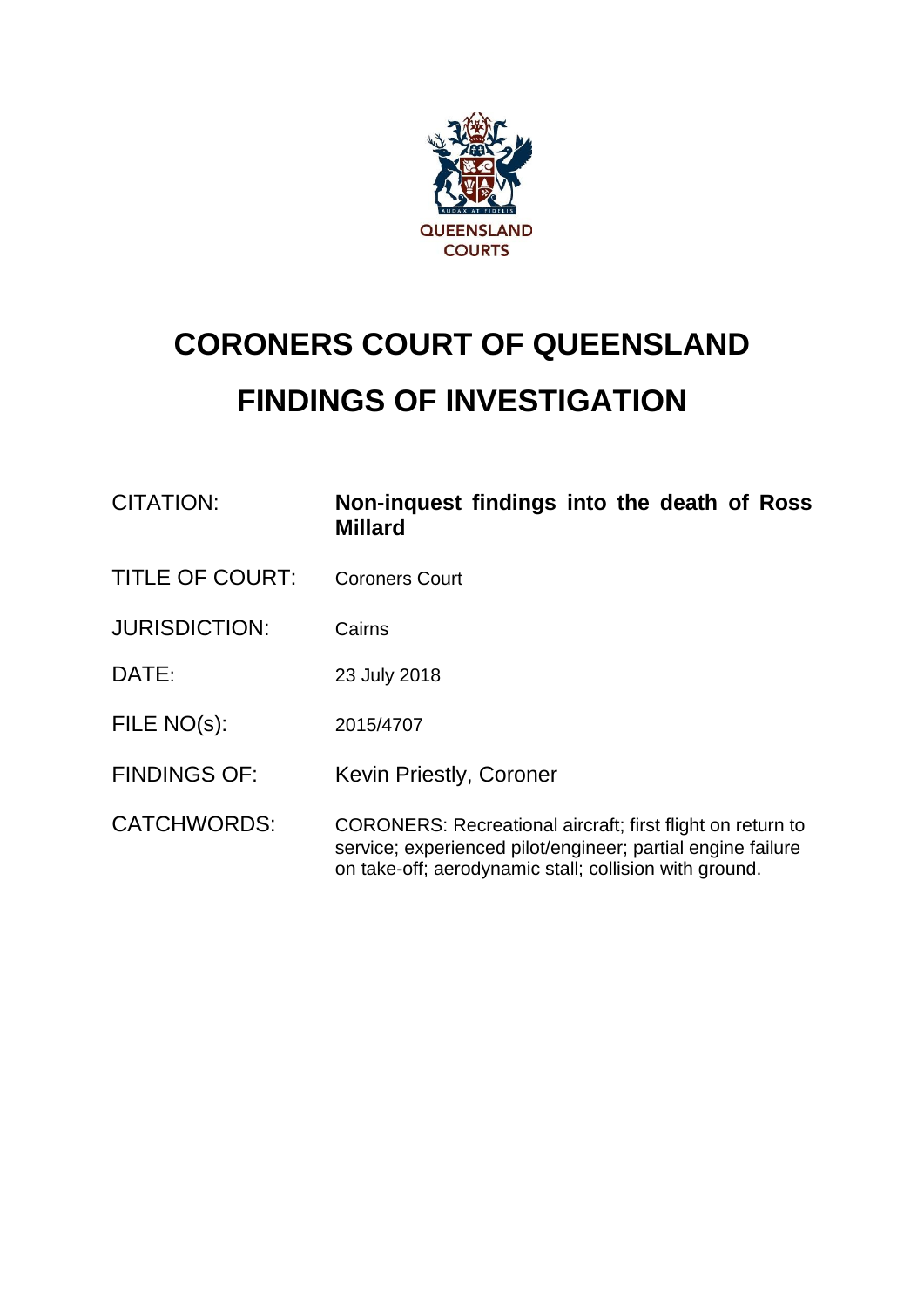#### **Introduction**

At about 6.20am on 29 November 2015, Ross Millard was the pilot and sole occupant of a Howard Hughes Lightwing GA-912 that took off from Runway 33 at Starke Airfield at Woodstock near Townsville for the purpose of a single circuit, maintenance test flight.

The aircraft climbed to a height of about 100 feet above ground on the runway heading. At that point, there was a reduction in engine sound consistent with substantial power loss followed by controlled manoeuvring to the right of the runway centreline at reducing airspeed and increasing rate of descent. The aircraft then started a slight roll to the left followed by an accelerated roll, yaw and downward pitching movement in that direction – coming to a vertical attitude before impacting with the terrain. The point of impact was adiacent a point about  $\frac{3}{4}$  of the way down the runway and slightly to the eastern side of the airstrip. A fire followed, consuming and destroying the aircraft. Mr Millard was fatally injured.

A coroner is required to investigate and make findings about who died, when the person died, where the person died, how the person died and what caused the person to die. A coroner must not include in the findings any statement that a person is or may be guilty of an offence or civilly liable.

In the course of better understanding 'how' the death happened, a coroner can consider if there are lessons that might be learnt to prevent deaths in similar circumstances.

I was assisted in the course of considering my findings by the reports resulting from investigations by the Forensic Crash Unit within Queensland Police as well as investigators from Recreational Aviation Australia (RAA). The RAA team comprised Mr Darren Barnfield, National Technical Manager, and Mr Neil Schaeffer, Assistant Operations Manager.

The movement of the aircraft was established from interviews with witnesses to the incident and review of a video from a mobile device that captured the incident. The focus of the investigations was more directed towards an understanding of what happened and why.

Before continuing with my findings, it is important that I disclose my current membership of RAA which started when I began recreational flight training. I now hold a recreational pilot certificate with various endorsements. My activities as a member are limited to satisfying requirements necessary to retain that certificate. I also hold a Private Pilot Licence issued by Civil Aviation Safety Authority. Having regard to the limited nature of my involvement with RAA and the matters addressed in my findings, I do not consider there exists any actual or perceived conflict of interest.

I also acknowledge the mere fact that I hold qualifications as a pilot does not give me any expertise in aircraft accident investigation. I discharged my role as Coroner by critically reviewing the evidence provided to me including the reports of people with the requisite expertise.

#### **Background**

Mr Millard was a pilot with about 1687 hours of aeronautical experience, with 1547 hours in RAA aircraft. His initial RAA pilot certificate was issued in April 1997 and he held endorsements for low performance, high performance, human factors, nose wheel, tail wheel, cross country, flight radio, passenger carrying and two stroke. He held ratings for unlimited maintenance, all types, engines and airframes.

The Light Wing GA-912 was manufactured by Howard Hughes Engineering in January 1991 and was registered with RAA as 24-0431. From the RAA aircraft file and logbooks, the RAA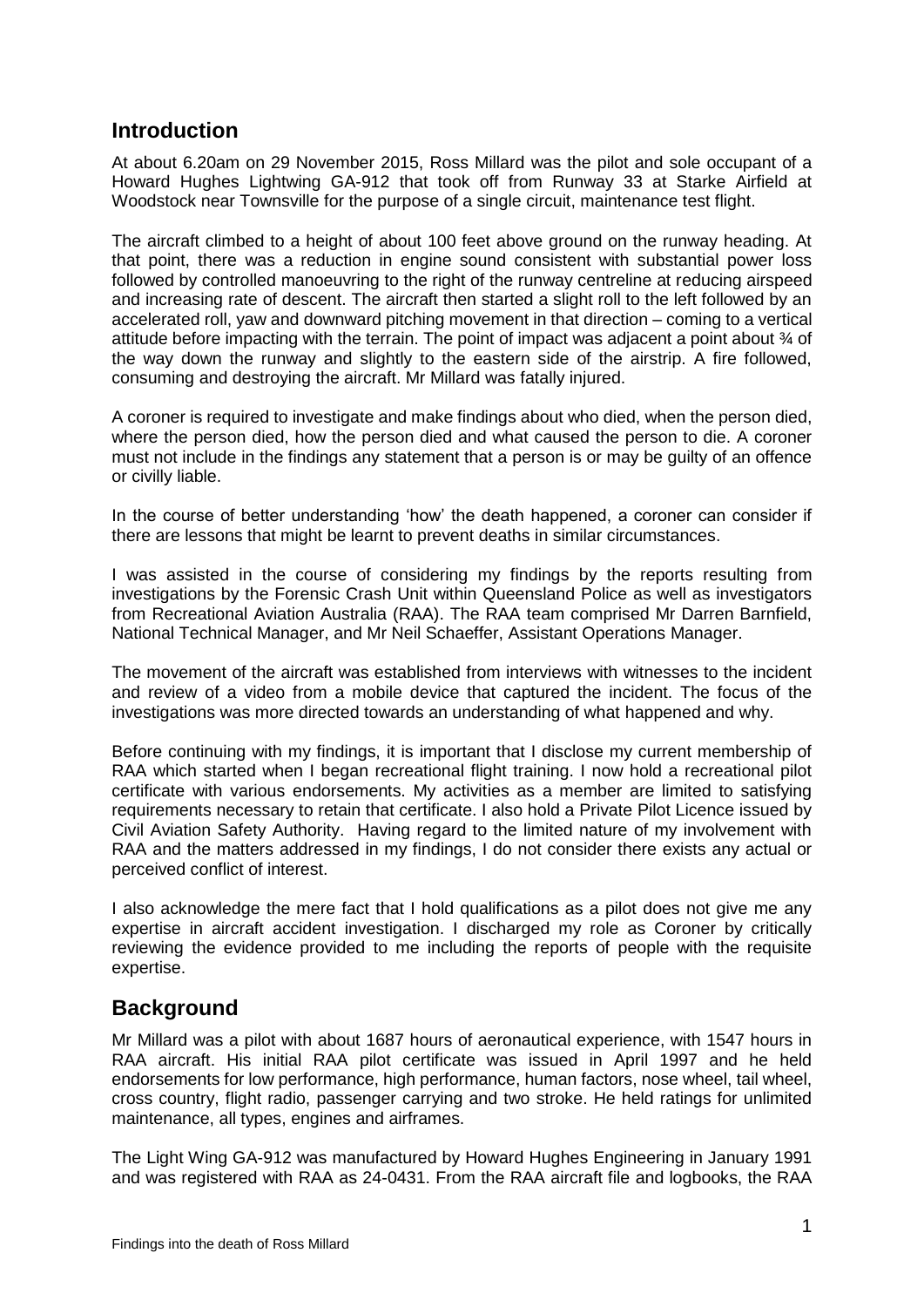investigation team reported:

- The Light Wing GA-912 is a three axis aircraft with a normally aspirated four stroke 912 UL 80 horsepower Rotax engine.
- The Light Wing GA-912 is capable of a cruising speed of 160 km/h (99 mph/ 86 knots) using 16-20 litres per hour. The aircraft has a stall speed (with full flaps) of 40 knots and an approach speed of 55 knots.
- This aircraft had approximately 1057.2 hours in service in October 2015. The Rotax engine had a documented 140.2 hours in service.
- Mr Lowry purchased the aircraft in February 2015 and it underwent extensive maintenance and repairs, completed by Mr Millard or Mr Lowry under the supervision of Mr Millard.

## **The incident**

On Sunday 29 November, Mr Lowry, Mr Savill and Ms Parsons were present at the airstrip when Mr Millard arrived about 6am and had a coffee. Mr Lowry conducted fuel drain checks while the aircraft was in the undercover area. Mr Millard joined Mr Lowry and the aircraft was moved into the open. Mr Millard conducted a pre-flight inspection of the aircraft including an inspection of a replaced oil temperature gauge/sender. Mr Lowry offered to join Mr Millard on the test flight but Mr Millard declined, preferring to complete a single circuit then return to get Mr Lowry for a flight together. Mr Millard climbed into the aircraft, secured the harness and discussed matters with Mr Lowry including the position of the fuel selectors which was different from the Lightwing that Mr Millard owned and flew. They also discussed the position of the seat and need to clean the windscreen, which Mr Lowry did with a tissue. The aircraft started normally, ran at idle, controls were checked and the door was secured. The aircraft taxied to the end of Runway 33 for a take-off into a light breeze from the north-west. First stage of flap was selected. Run-ups were conducted and the aircraft lined up for take-off.

The detail of the flight was best considered in light of the video of the incident.

## **Review and analysis of video**

Ms Parsons took a video of the flight from start up to very near impact (actual impact was concealed by the tree line). She stood at the normal entry point for aircraft onto the runway. The RAA team reviewed the video and noted significant events and observations by reference to the time stamped on each image. I summarise the events and RAA Investigation Team observations as follows:

- 00.17-1.01 The aircraft appears to run normally and further internal checks conducted before the door is secured.
- 1.15 First stage of flaps is deployed, consistent with pre take-off check procedures.
- 2.46 The aircraft taxis normally for Runway 33. The elevator, aileron and rudder controls are operated normally.
- 3.15 The aircraft stops during taxi for no apparent reason.
- 3.46 The aircraft resumes taxiing.
- 5.05 Bystander comments consistent with engine power checks underway.
- 5.51 The aircraft lines up for take-off. The aircraft has run at various low power settings for 5 minute 34 seconds at this point.
- 5.54 Take-off roll starts as reflected in dust movement and engine sound consistent with production of full power.
- 6.01 The aircraft accelerates and becomes airborne, starting an initial climb and flight path consistent with normal take off.
- 6.04-6.09 A finger is inadvertently placed over the external audio reducing the sound level but tone and visual strobing of the propeller remained consistent with normal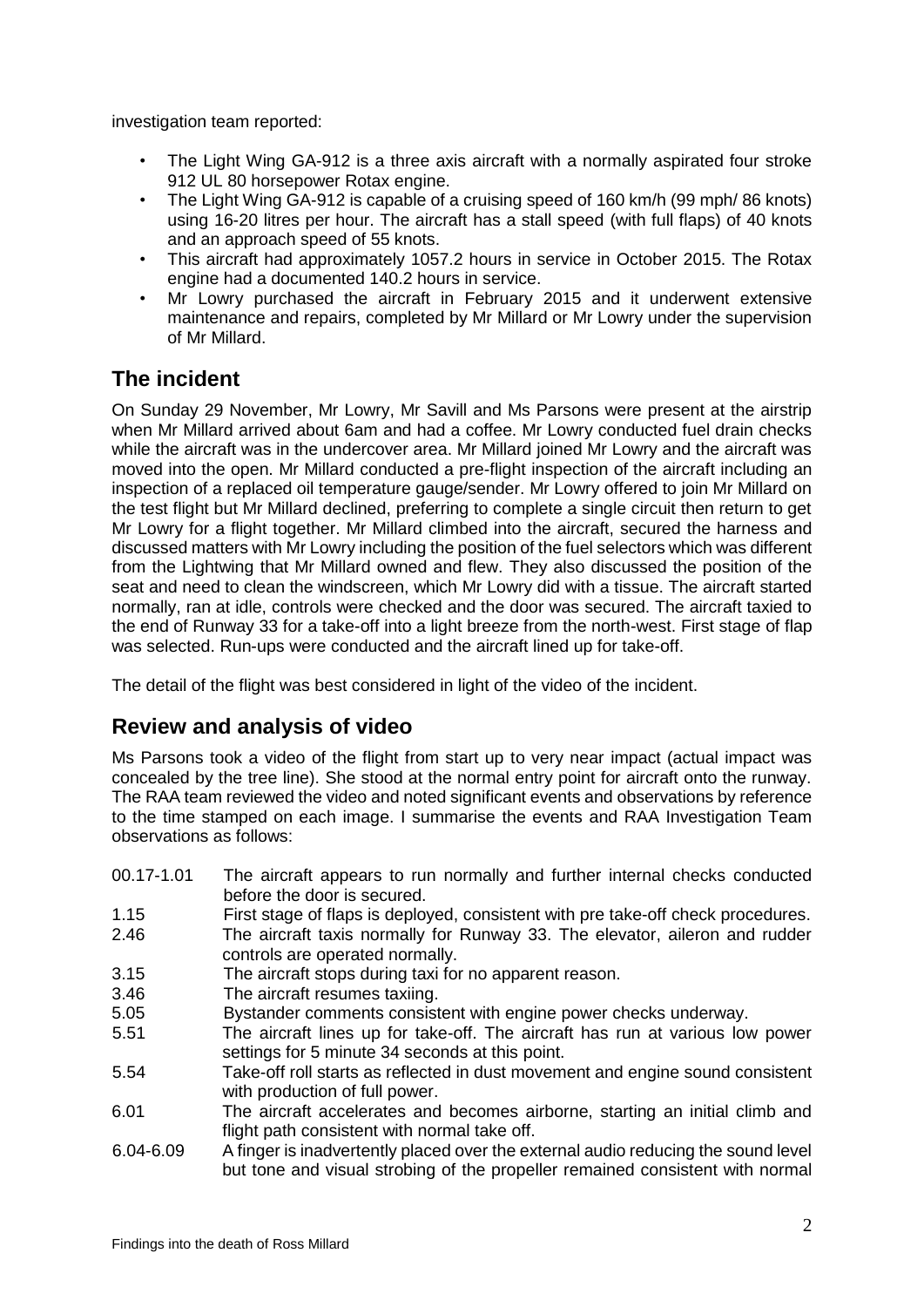operation.

- 6.10 There is a sudden changed in audio and visual strobing of the propeller consistent with a reduction of engine power.
- 6.11- 6.17 The aircraft turns in a controlled manner to the right of the runway with a nose attitude consistent with level flight but not the recommended 'best glide' attitude required in engine emergency procedures. In the event of engine failure, it is imperative to maintain sufficient forward speed and airflow over the wing to avoid aerodynamic stall by quickly lowering the nose to best glide speed.
- 6.18 A controlled left turn is initiated with increasing vertical sink rate, consistent with a 'pre- aerodynamic stall' condition.
- 6.22 The aircraft pitches downward with yaw to the left and roll to the left consistent with an incipient spin, which is an aerodynamic stall condition where the left wing stalled first creating left wing drop then aircraft rotation to impact which cannot be observed due to being hidden by the trees in the foreground.

The RAA investigators added the following comments on the video:

- The aircraft was in stable flight before 6.10 and all operations appeared normal.
- The manoeuvring after time 6.10 was not consistent with the RAAus syllabus of flight training in relation to engine failure after take-off (EFATO) procedures.
- The flight path from 6.22 was consistent with uncontrolled departure from normal flight where the aircraft loses significant lift due to excessive angle of airflow to the wing resulting in rapid height loss and rotation in all 3 axis of the aircraft.
- The emergency scenario presented to the pilot was survivable but the resultant loss of control and impact were not survivable.

#### **Witnesses versions**

Mr Lowry reported to the RAA team that the engine sound changed at about tree line height, '… it died down, you could hear it just going down, the plane levelled and just banked right'. There was no surge or other unusual sound. Although Mr Lowry suffers a degree of industrial deafness, he heard a distinct change in tone as the 'sound went down' but believes the engine continued to operate and saw the propeller continuing to turn.

Mr Savill reported the take-off roll commenced approximately 5 minutes after engine start and full power was heard and observed up to a point adjacent to the observers, approximately 200m from the starting threshold (with 600m remaining plus another 200m in a neighbouring property for an emergency landing). The aircraft was approximately 100 feet above ground on runway heading and climbing under full power. There was a change in the engine tone, likened to "spluttering" with a distinct reduction in power that remained suppressed. He thought it "sounded like a miss" and surmised it was "running out of fuel". The engine kept running and may have started to sound a little bit better but still not producing any real power. Mr Savill thought the aircraft was still in a climb attitude, slowing and wallowing 'right on the edge and I was waiting for him to stall'. He then said:

"…it veered to the right and then straightened up but was still in a climb attitude and then we observed a deliberate roll to the right to turn it around and then I got the impression he rolled it left and then I thought he tried to kick it around (with the rudder)" .

… "It was a deliberate turn back and soon as he did that it dropped a wing (left wing) and went nose down, started an incipient spin and I saw a quarter of a turn and then I was already running .... "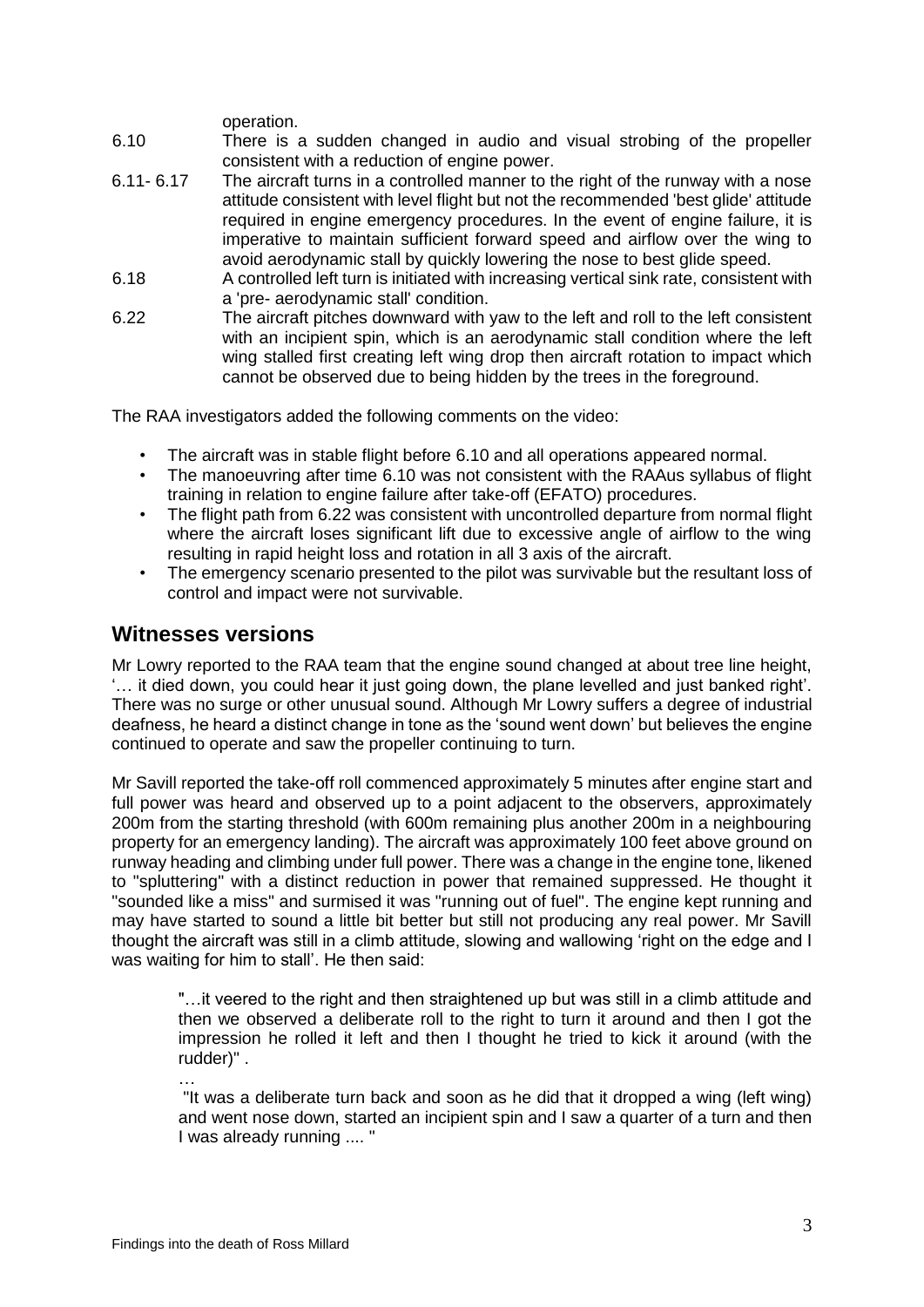### **Issues and analysis**

There are two significant events which led to the loss of control and impact; namely, partial loss of engine power and aerodynamic stall. Therefore, why did the engine suffer a loss of power? And why was the aerodynamic stall not avoided with immediate nose down attitude to achieve best glide speed per standard flight training?

The RAA Investigation Team concluded the aircraft was serviceable prior to the incident, Mr Millard was appropriately certificated and endorsed for the proposed flight and maintenance of the aircraft; environmental factors such as weather, visibility and turbulence were excluded as contributors; and the engine was operating with enough power to become airborne.

The mechanical investigation involved review of the maintenance and repair work undertaken, recent operation of the aircraft through to take off, and the mechanical findings on inspection of the scene of impact. The degree of destruction at impact and damage by fire limited the extent of mechanical inspection.

Although investigation were unable to definitively exclude fuel contamination, investigators reviewed the fuel remaining in the jerry cans used for refueling and found no evidence to indicate contamination such as water.

Further, due to substantial fire damage to the aircraft and engine, the team was unable to determine if a mechanical defect with the engine was contributing factor.

The RAA Investigation Team reported:

Possible pilot decision making errors - reviewing the obtained footage of the incident and attending the scene raised the question of why the pilot elected not to continue to land ahead to ensure the aircraft was directed immediately back onto the ground if the pilot had recognised a possible issue.

Although reviewing the actions and decisions of Mr Millard might appear insensitive in the context of this tragedy, it is important for potential lessons to be learnt. The RAA Investigation Team reported the fact that Mr Millard did not configure the aircraft into best glide per emergency procedures, and instead appeared to continue in level or near level flight until it stalled. Why? He was a very experienced recreational aircraft pilot flying a type of aircraft with which he was very familiar. Although it is impossible to answer this question on the available evidence, there are possibilities that might be explored. In the initial report, the RAA Investigation Team did not report on these possibilities on the grounds that doing so was considered speculative and did not lead to any firm answers. I fully understand the reasoning of the RAA Investigation Team on this point. However, I requested the RAA Investigation Team to consider and report on the possibilities including aspects of Human Factors that might be implicated and I would assess whether or not the views expressed were speculative and what use I might make of them. In my view, even if those possible explanations remain only possibilities, there is potential for lessons to be learnt.

The RAA Investigation Team provided an addendum report: Analysis of Potential Contributing Factors. The information was provided as possible insight into the pilots thinking and actions in reacting or responding to the inflight emergency.

In summary, it was reported:

• Pilot management of a partial engine failure presents greater risks and requirements for critical decision making than full engine failure. A partial engine power loss presents a more complex scenario to the pilot than a complete engine power loss. Pilots have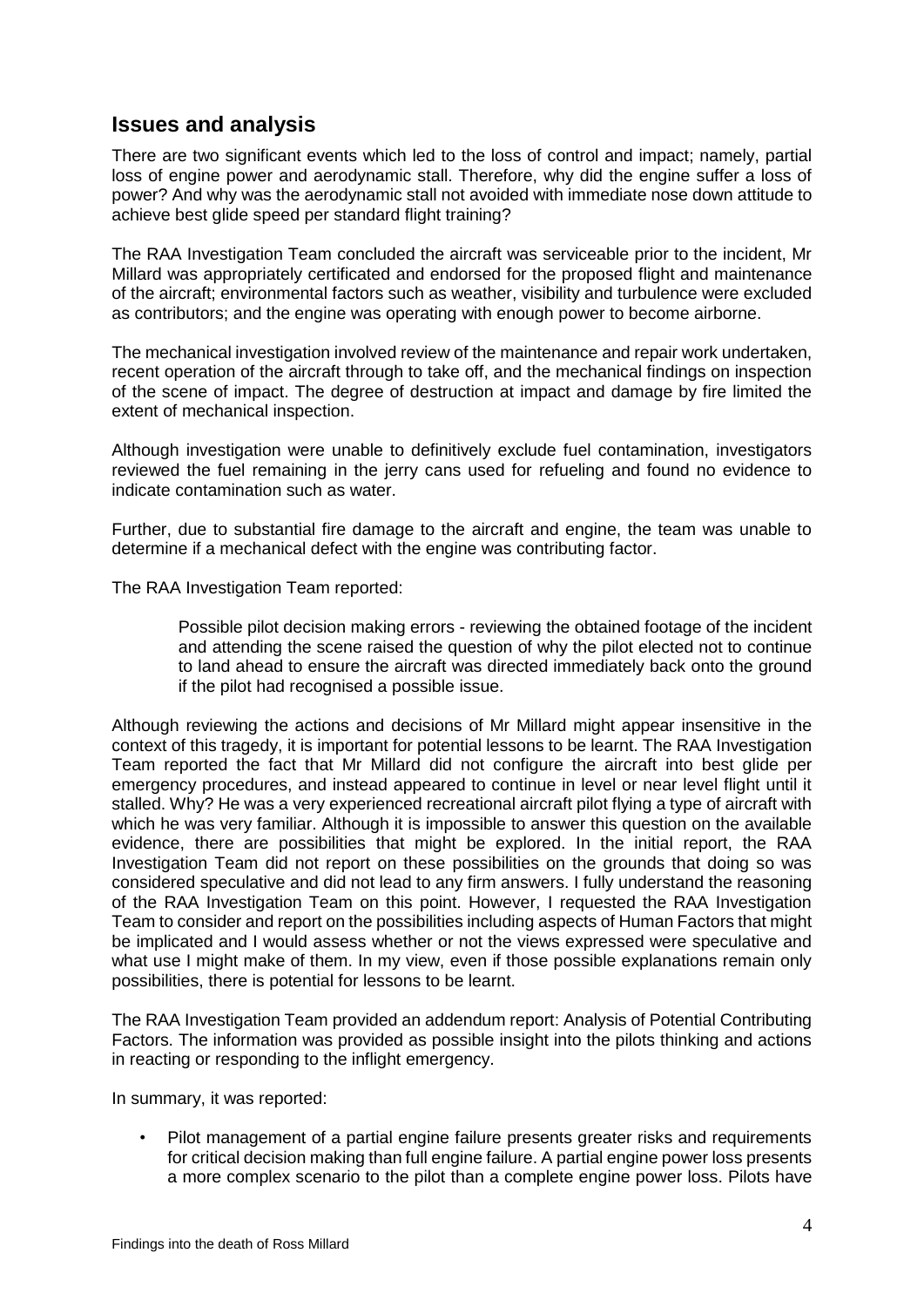been trained to deal with a complete power loss scenario with a set of basic checks and procedures before first solo flight. Furthermore, this training, which emphasises the limited time available to respond, is continually practiced and reviewed in an attempt to make it second nature. However, pilots are not generally trained to deal with a partially failed engine. Following a complete engine failure, a forced landing is inevitable, whereas in a partial power loss, pilots are faced with making a difficult decision whether to continue flight or to conduct an immediate forced landing. The course of action chosen following such a partial power loss after take-off can be strongly influenced by the fact that the engine is still providing some power, but this power may be unreliable or inconsistent. The pilot may also have a strong desire to return the aircraft to the runway to avoid aircraft damage associated with a forced landing on an unprepared surface.

- The two variants of the Lightwing are designated GA 912 and GR912. Mr Millard was the owner and very experienced operator of the GR912 whereas the aircraft flown on the day was a GA912. There were two relevant key differences: The GA912, the accident aircraft, has a shorter wingspan (by 0.9m) and different ailerons (control surfaces on the wings for turning). This results in a higher wing loading and different response in turning behaviour, to the GR912 owned by the pilot, particularly at low air speeds. GA912 exhibited markedly different behaviour at aerodynamic stall to that of the more benign handling GR912 variant.
- The GA912 variant with higher wing loading and shorter span could earlier depart from controlled flight by misuse of aileron at the point of stall. The aircraft was recoverable if the standard recovery technique was applied by the pilot and sufficient height was available. Further, any turn back at a height under 300° AGL was unlikely to be successful in the GA912 variant. This was due to the design differences and the increased sink rate that the GA912 variant exhibited at low airspeeds when close to the aerodynamic stall.
- Experienced pilots like Mr Millard can compensate for these varying design behaviours. However, in the face of high stress and situational overload, Mr Millard may not have so compensated, reverting to responses and actions expected to manage an emergency in his aircraft, a GR912.
- It was also possible Mr Millard's thinking and response was influenced by the prospect of damage to the aircraft if he attempted to land on the limited runway remaining and was manoeuvring for a turn back.
- Mr Millard was well aware of the instinctual response of pilots to turn back to the last known safe area in the event of engine failure and the dangers associated with that manoeuvre.

The RAA investigation team reported that the RAA syllabus of flight training specifically includes elements relevant partial engine failures after take-off.

The author concluded that the complexity and speed of the required decision making following partial engine failure cannot be underestimated. The powerful instinctive response of a pilot to return to the departure runway, a difference in expected handling characteristics at the point of aerodynamic stall, involvement in the maintenance of the aircraft and an interest in preserving the aircraft: may have combined to cause Mr Millard to manoeuvre for a turn back.

I might emphasise some or all of these factors might have contributed to the incident. It might also be the case that Mr Millard, with his maintenance background, was also attempting to check possible cause of the partial power loss, thereby increasing his mental workload.

## **Conclusion**

I find Ross Millard died at about 6.20am on 29 November 2015 while piloting a Hughes Lightwing GA-912 aircraft that took off from Runway 33 at Starke Airfield, suffered a loss of